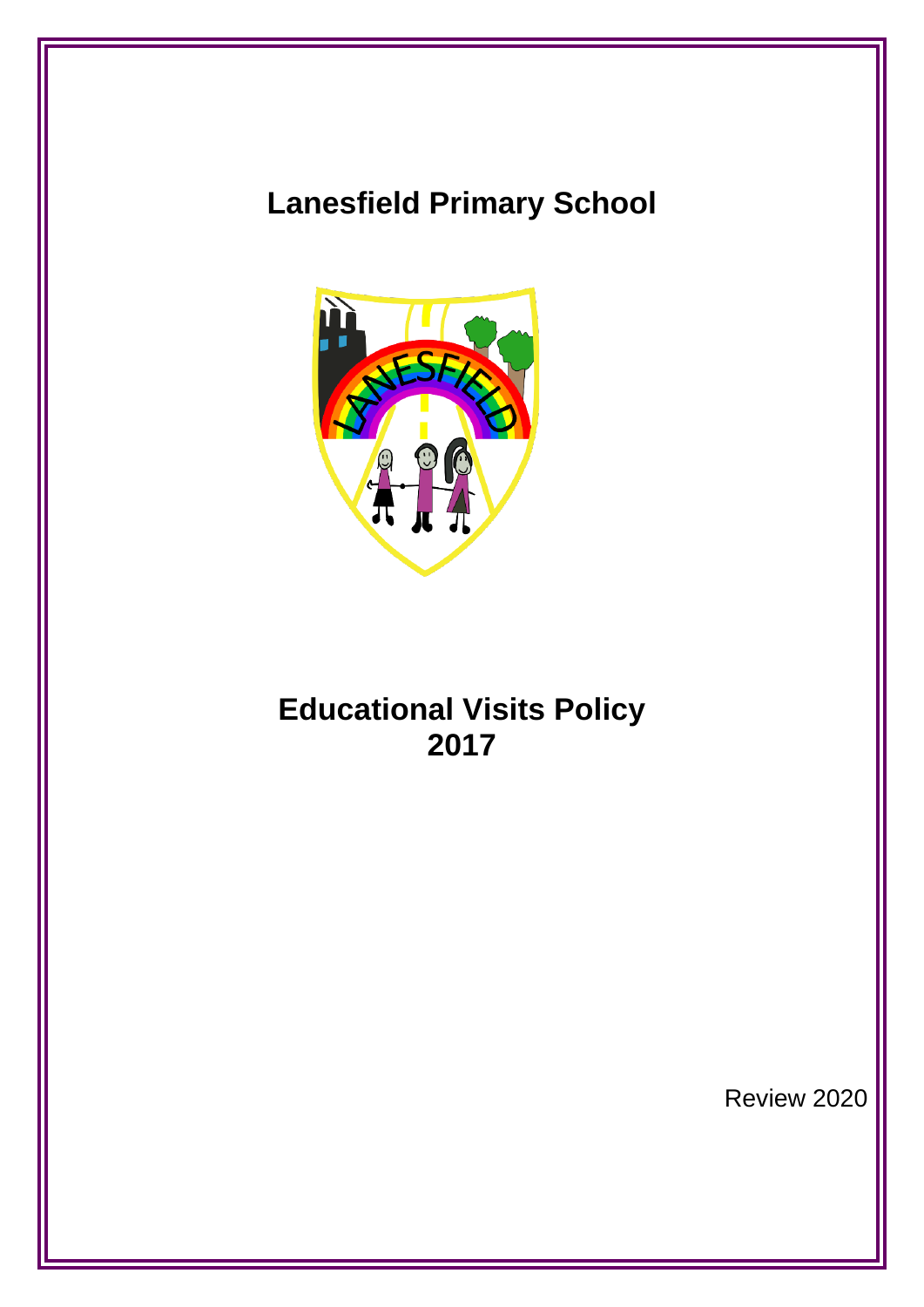#### **Visits Policy**

This policy has been written in conjunction with the Educational visits guidance provided by Wolverhampton Local Authority for the management of off-site visits.

### **Introduction**

The Governing Board recognises the importance and value of educational visits and is keen to encourage their development. The safety of the Staff and children involved in them is paramount. It is essential that all visits are planned and supervised with great care.

#### **Planning & Procedures**

### **The Visit**

To establish the appropriateness and safety of a visit everyone concerned should have a clear understanding of the objectives relating to all areas of the curriculum and the impact this may have in understanding the **'fundamental British values' which are:**

- democracy.
- the rule of law.
- individual liberty.
- mutual respect for and tolerance of those with different faiths, beliefs and people without faith.

Activities must match the age, needs and experience of pupils and should address questions such as:

- 1. What is the aim of the visit?
- 2. Where does it fit into the pupils' current curricular needs?
- 3. Is it in line with the school's curricular and safeguarding policies?
- 4. Is the aim being achieved in the most efficient and effective manner?

One Key aim applicable to all Educational Visits is that of teaching children to be observant and identify hazards, knowing what to do if they spot on – this is in line with our school aims and our PSHE curriculum.

#### **Appendix 1**

**U** outlines the specific procedures to be completed before the visit, during and after the visit.

#### **Planning**

Organisers should precede outdoor activities by undertaking exploratory visits to evaluate the suitability and to assess the areas of risk.

No contract or visit should be entered into until the organisers are satisfied that there is good safety provision.

#### **Risk Assessment**

All proposed Educational activities off school site must follow the completion of a formal risk assessment. Risk assessment is to be written down prior to the event and communicated to all involved. At Lanesfield we have adopted the use of the Wolverhampton Evolve system.

We aim to contain risks to acceptable levels if activities are to proceed. If risks are assessed to be too high, the activity should not proceed. We aim to do this by careful consideration of the following factors:

- The type of activity and the level at which it is being undertaken.
- The location.
- The competence, experience and qualification of the school supervisory staff.
- The group members' age, competence, fitness and temperament
- The ratio of experienced, qualified centre staff to students.
- The quality and suitability of available equipment.
- Seasonal conditions, weather and timing.

#### **Responsibilities**

The Governing board have a statutory responsibility for the conduct of the school and its curriculum and for the safety of a planned educational visit. Authority for residential visits require the approval of governors and LEA approval prior to the visit taking place.

The Head Teacher along with the educational visits officer have overall responsibility for ensuring that this policy is adhered to and for all off-site activities.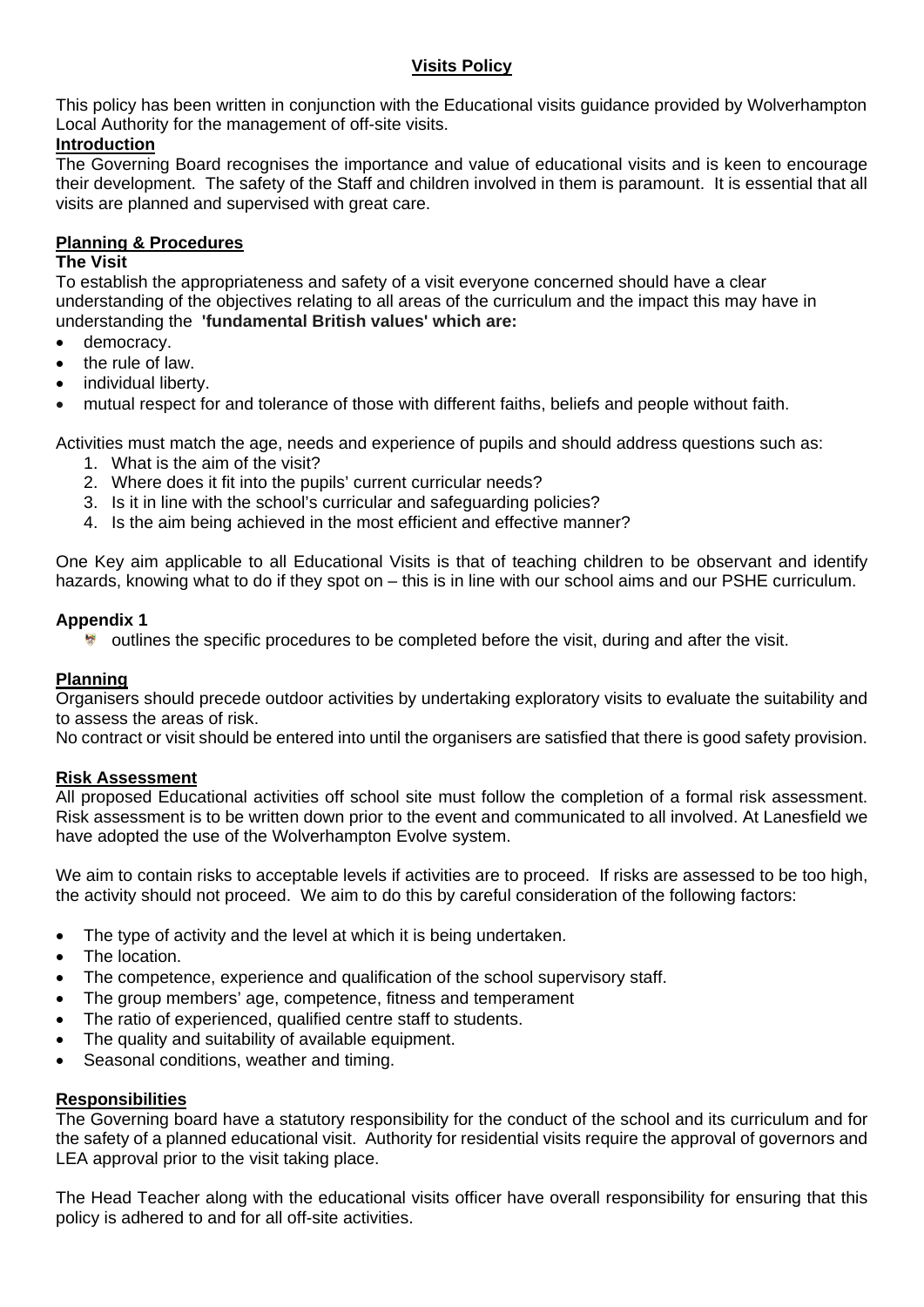All injuries or accidents should be reported to the Head Teacher immediately and recorded in the school accident log. The L.A. should be informed of any injuries resulting in an IR1 investigation.

Parents must receive written details of routine visits and journeys. Their written consent is required for all activities that differ from the daily norm. This should be at least 4 weeks prior to the visit taking place.

Supervision of Pupils - It is essential that each member of the school or centre staff on the visit knows exactly which pupils they are responsible for and the extent of that responsibility. Each pupil should also know which member of staff is responsible for them and their group.

Party leaders retain responsibility for the safety of pupils at all times, but on occasions may delegate this to a qualified member of the centre staff for a short time during a hazardous journey of increased risk.

**Appendix 2** outlines the expected code of conduct to be adhered to by pupils on an educational visit.

#### **First aid provision**

All offsite visits must include a minimum of one member of staff with a recognised First aid qualification. Individual pupil's medication together with a complete first aid kit must be taken on all educational visits.

#### **Staffing the Visit.**

For Safeguarding reasons it is impertive that wherever possible a minimum of two staff support each visit, one of whom should be a qualified member of staff.

Suitably experienced education visit leaders should be found or the visit will not take place.

Voluntary helpers must be carefully selected and must act towards the children as a careful parent would in similar circumstances. However, the teacher retains primary responsibility for supervising the group at all times.

#### **Minimum recommended staffing ratios are as follows:**

- For day visits without a high risk, a ratio of 1 adult to 10 children is required.
- Activities with increased levels of risk will require lower ratios.

For children under 8 years, a ratio of 1 adult to 6 children is recommended.

LA guidance states:

- each visit should include a teacher but this is at the discretion of individual governors
- no difference in number of children that qualified / unqualified staff should have assigned to them

#### **Transport:**

Whenever an educational visit is due to take place that requires transport hired by the school, and approved by a reputable company should be used. It is important to ensure that this hired transport should be equipped with the essential requirements i.e. seat belts, fire extinguisher, insurance and suitably qualified drivers who are well briefed. The transport should be well maintained.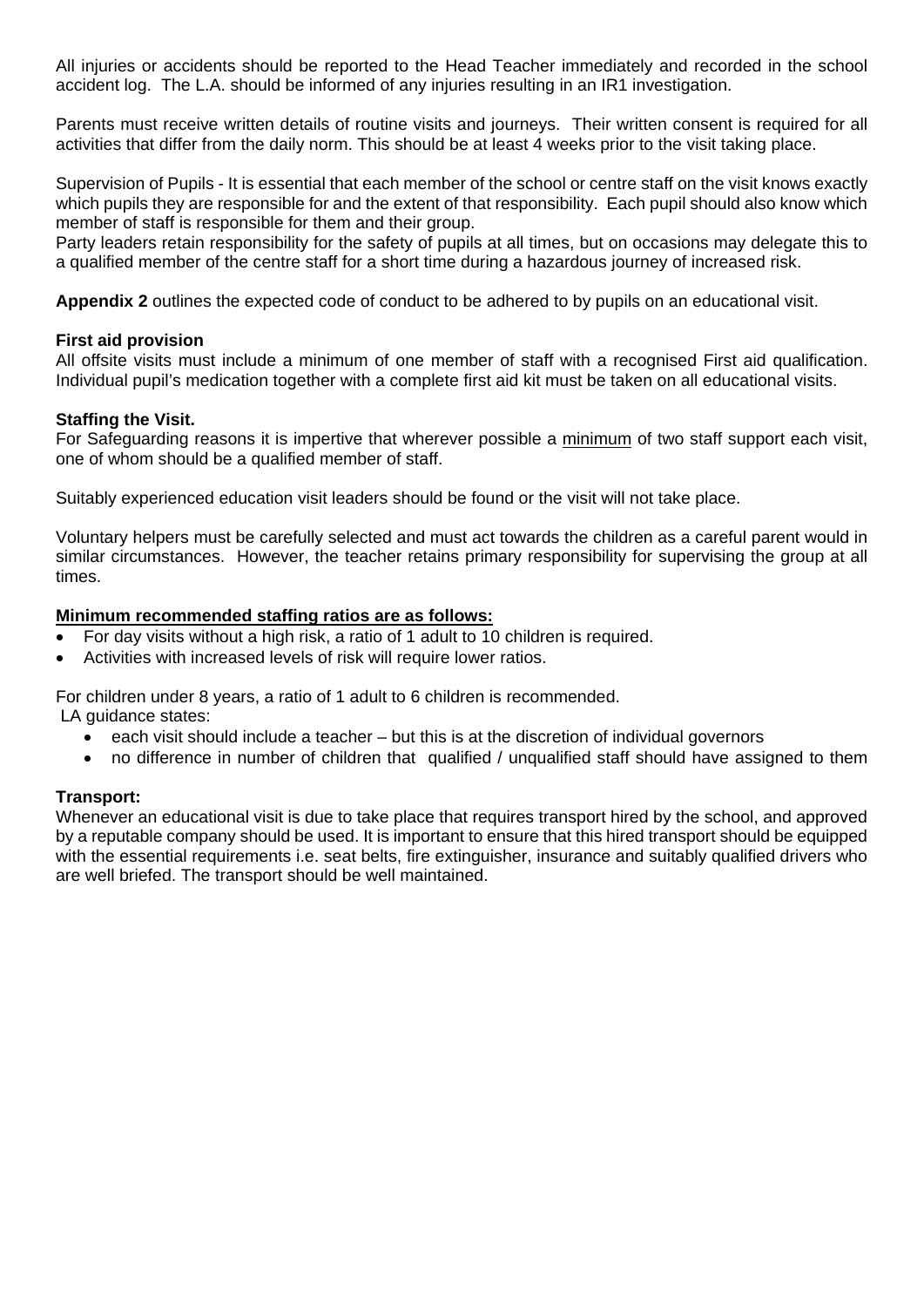# **Appendix 1**

## **Prior to Visit: Complete a risk assessment form and have it signed by the Head teacher or educational visits officer.**

- 1. Identify group leader. Preliminary visit to venue where possible.
- 2. Discuss proposal with Head Teacher and forward for Governing board approval.
- 3. Complete offsite school planning form hand to receptionist who will:
	- Calculate cost involved, include transport, insurance, admission charges and extra adults.
		- Book coach, confirm in writing and keep copy of letter.
- 4. Enter in school diary.
- 5. Letter to parents assessing financial viability of the visit and gaining parental consent. Inform of any parent meetings as appropriate.
- 6. Order appropriate numbers of packed lunches for the visit
- 7. Identify extra adult helpers male and female in mixed parties (see suggested ratios).
- 8. Identify Special needs/problems for particular children (e.g. travel sickness)
- 9. Send out final details to parents including itinerary and emergency contact at school. Make clear the anticipated time back at school.
- 10. Notify staff and SEN support staff as appropriate.

## **Day of Visit.**

- 1. First Aid kits as appropriate.
- 2. Telephone if possible (Leave contact numbers in school)
- 3. Packed lunches.
- 4. Establish emergency contact at school is unchanged.
- 5. Details of venue including maps if appropriate. Copy of venue details and itinerary to be left in school with the Head Teacher / Education visit officer.
- 6. All necessary equipment is available including a list of items taken.
- 7. All children have the appropriate clothing.
- 8. List of all children on each coach with group leader.
- 9. Lists of all groups to all staff helpers.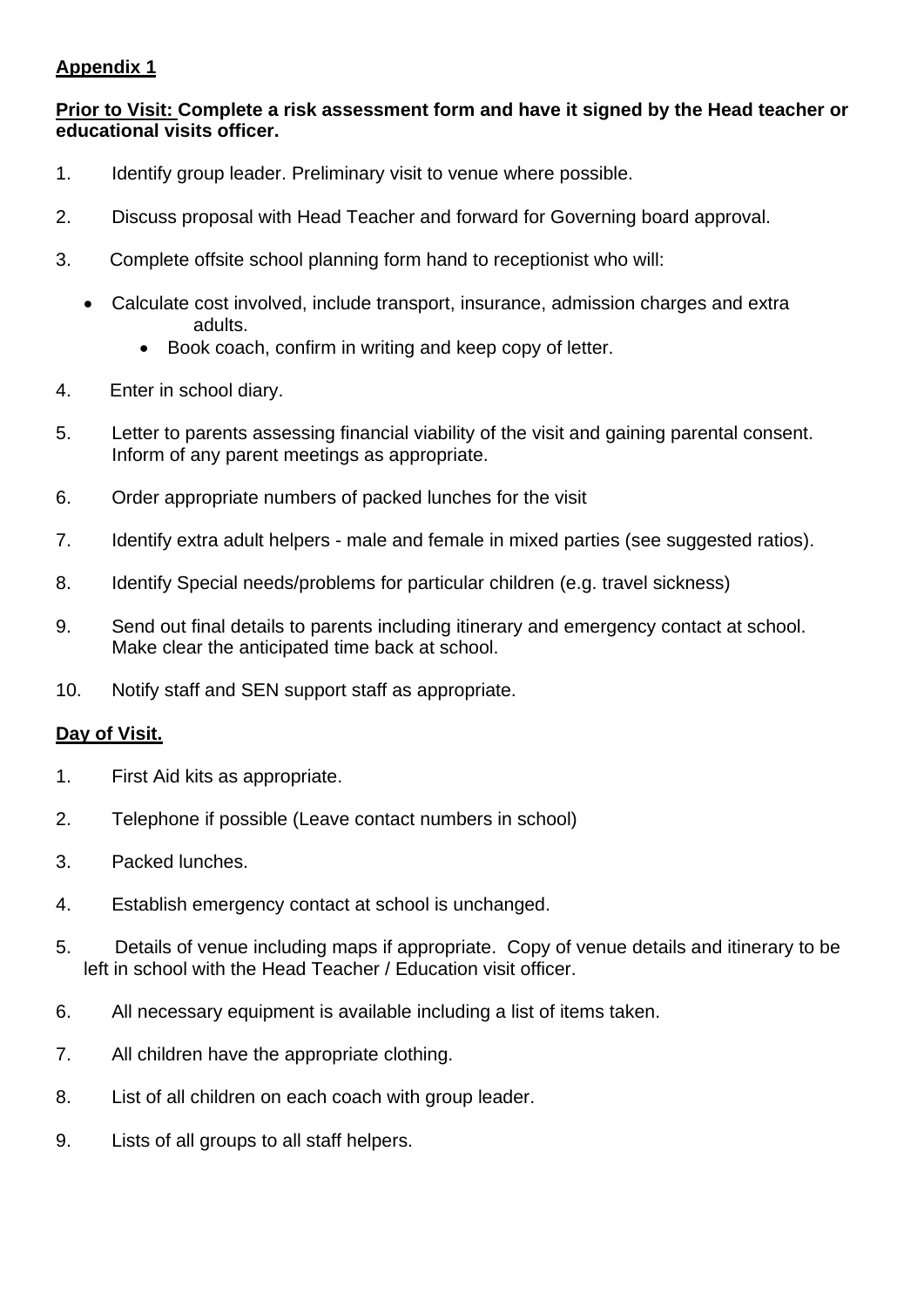## **Before Leaving the Venue.**

- 1. Check face against name of all children on the coach.
- 2. If two coaches involved the visit leader must be satisfied that all children are accounted for before any coaches' leave.
- 3. Check all equipment is on the coach.
- 4. Check all children have bags, clothing etc.
- 5. No children in the front seats or centre rear seat of coaches.
- 6. All children seated and seat belts on physical check must be completed.
- 7. Contact the school office and the Head Teacher with an estimated time of arrival.
- 8. Contact the school office and the Head Teacher if there is to be a delay.

# **Return to School.**

- 1. All pupils to return into the school building. Complete register. Ensure pupils have been collected or allowed home according to parents' wishes.
- 2. Return First Aid kits and other equipment to Store.
- 3. Inform Head Teacher of any incidents immediately

# **Notes for adults.**

- 1. Provide a précis of work to which the visit relates including historical context where relevant.
- 2. The main purpose of the visit (apart from enjoying it!)
- 3. Where there is a busy schedule an indication of those places, activities etc. which are essential and those which are desirable.
- 4. Encouragement not to force information onto children but to allow them to observe and 'discover' for themselves.
- 5. Not to spoil a child's visit by insisting on writing and drawing. Better to look and talk and write later.
- 6. Reassurance that visits are demanding on energy and are not easy.